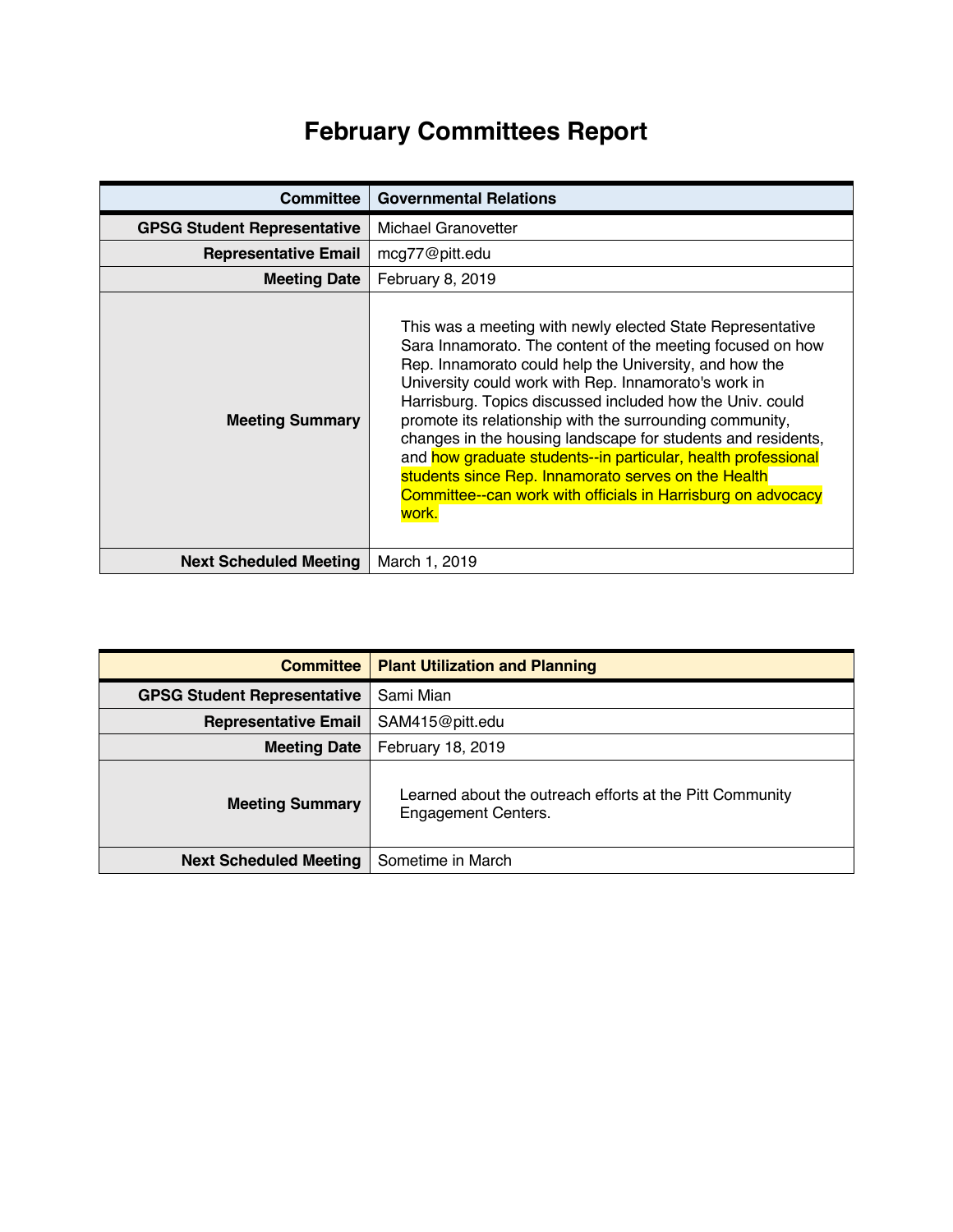| <b>Committee</b>                   | <b>Faculty Affairs</b>                                                                                                                                                                                                               |
|------------------------------------|--------------------------------------------------------------------------------------------------------------------------------------------------------------------------------------------------------------------------------------|
| <b>GPSG Student Representative</b> | Sami Mian                                                                                                                                                                                                                            |
| <b>Representative Email</b>        | SAM415@pitt.edu                                                                                                                                                                                                                      |
| <b>Meeting Date</b>                | February 21, 2019                                                                                                                                                                                                                    |
| <b>Meeting Summary</b>             | Planning to setup several meetup sessions for NTS faculty, to<br>meet and identify peers and build a support network.<br>Discussed sabbatical qualifications for NTS faculties.<br>Discussed contract renewal terms for NTS faculty. |
| <b>Next Scheduled Meeting</b>      | Sometime in March                                                                                                                                                                                                                    |

| <b>Committee</b>                   | <b>Senate Research Committee</b>                                                                                                                                                                                                                                                                                                                                                                                                                                                                                                                                                                                                                                                                                                                                                                                                                                                                                                                                                                                                                                                                                                                                                                                                                                             |
|------------------------------------|------------------------------------------------------------------------------------------------------------------------------------------------------------------------------------------------------------------------------------------------------------------------------------------------------------------------------------------------------------------------------------------------------------------------------------------------------------------------------------------------------------------------------------------------------------------------------------------------------------------------------------------------------------------------------------------------------------------------------------------------------------------------------------------------------------------------------------------------------------------------------------------------------------------------------------------------------------------------------------------------------------------------------------------------------------------------------------------------------------------------------------------------------------------------------------------------------------------------------------------------------------------------------|
| <b>GPSG Student Representative</b> | <b>Beverly Conrique</b>                                                                                                                                                                                                                                                                                                                                                                                                                                                                                                                                                                                                                                                                                                                                                                                                                                                                                                                                                                                                                                                                                                                                                                                                                                                      |
| <b>Representative Email</b>        | BGI2@pitt.edu                                                                                                                                                                                                                                                                                                                                                                                                                                                                                                                                                                                                                                                                                                                                                                                                                                                                                                                                                                                                                                                                                                                                                                                                                                                                |
| <b>Meeting Date</b>                | February 22, 2019                                                                                                                                                                                                                                                                                                                                                                                                                                                                                                                                                                                                                                                                                                                                                                                                                                                                                                                                                                                                                                                                                                                                                                                                                                                            |
| <b>Meeting Summary</b>             | <b>Annual Conflict of Interest Disclosures:</b> The office of research is<br>sending out a new way to report conflicts of interest especially<br>given foreign intelligence issues and concerns. This will help<br>researchers and professors report any potential conflicts of<br>interest that might influence and contribute to foreign<br>intelligence concerns. The new way to report is merely<br>clarification on this process to make explicit what was implicit<br>before (that foreign concerns should also be reported). It seems<br>that many universities have added this additional language to<br>their conflict of interest disclosure information as well. Annual<br>conflict of interest disclosures are federally required, especially<br>when asking for federal funding. Conflicts of interest include<br>reporting if a researcher is compensated by a foreign agency,<br>nonprofit, or university over \$5000. This does not include NSF<br>or DOE (Department of Education). Currently, this is not<br>required (reporting conflicts of interest) at universities and<br>nonprofits in the U.S., but is required if foreign and the amount<br>is over \$5000. There will be an online portal on which to report<br>conflict of interest disclosures. |
| <b>Next Scheduled Meeting</b>      | March 29, 2019                                                                                                                                                                                                                                                                                                                                                                                                                                                                                                                                                                                                                                                                                                                                                                                                                                                                                                                                                                                                                                                                                                                                                                                                                                                               |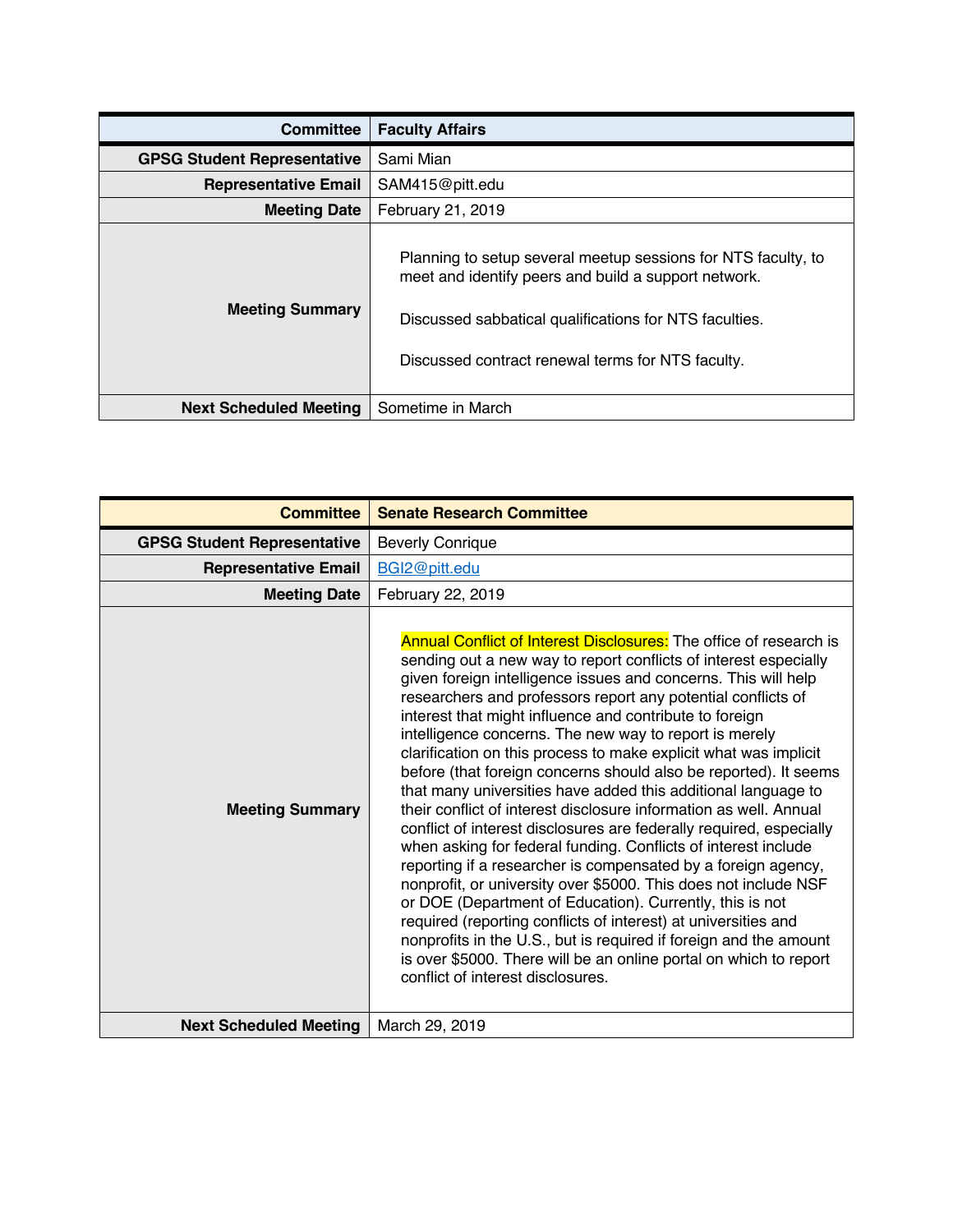| <b>Committee</b>                   | <b>University Council on Graduate Study</b>                                                                                                                                                                                                                                                                                                                                                                                                                                         |
|------------------------------------|-------------------------------------------------------------------------------------------------------------------------------------------------------------------------------------------------------------------------------------------------------------------------------------------------------------------------------------------------------------------------------------------------------------------------------------------------------------------------------------|
| <b>GPSG Student Representative</b> | <b>Kaitlin Powers</b>                                                                                                                                                                                                                                                                                                                                                                                                                                                               |
| <b>Representative Email</b>        | kep60@pitt.edu                                                                                                                                                                                                                                                                                                                                                                                                                                                                      |
| <b>Meeting Date</b>                | February 19, 2019                                                                                                                                                                                                                                                                                                                                                                                                                                                                   |
| <b>Meeting Summary</b>             | New TESOL (Teachers of English to Speakers of Other<br>Languages) Major Proposal: 1 year, 30 credit MA program;<br>currently losing students to schools who offer a one year<br>master's degree; anticipate 15 students/year.<br><b>Online Learning Course Infrastructure and Development (Pitt)</b><br>Online): enrollment for online classes has increased for the 14th<br>year; Pitt is committed to ensuring online classes are of the same<br>quality as face-to-face classes. |
| <b>Next Scheduled Meeting</b>      | March 19, 2019                                                                                                                                                                                                                                                                                                                                                                                                                                                                      |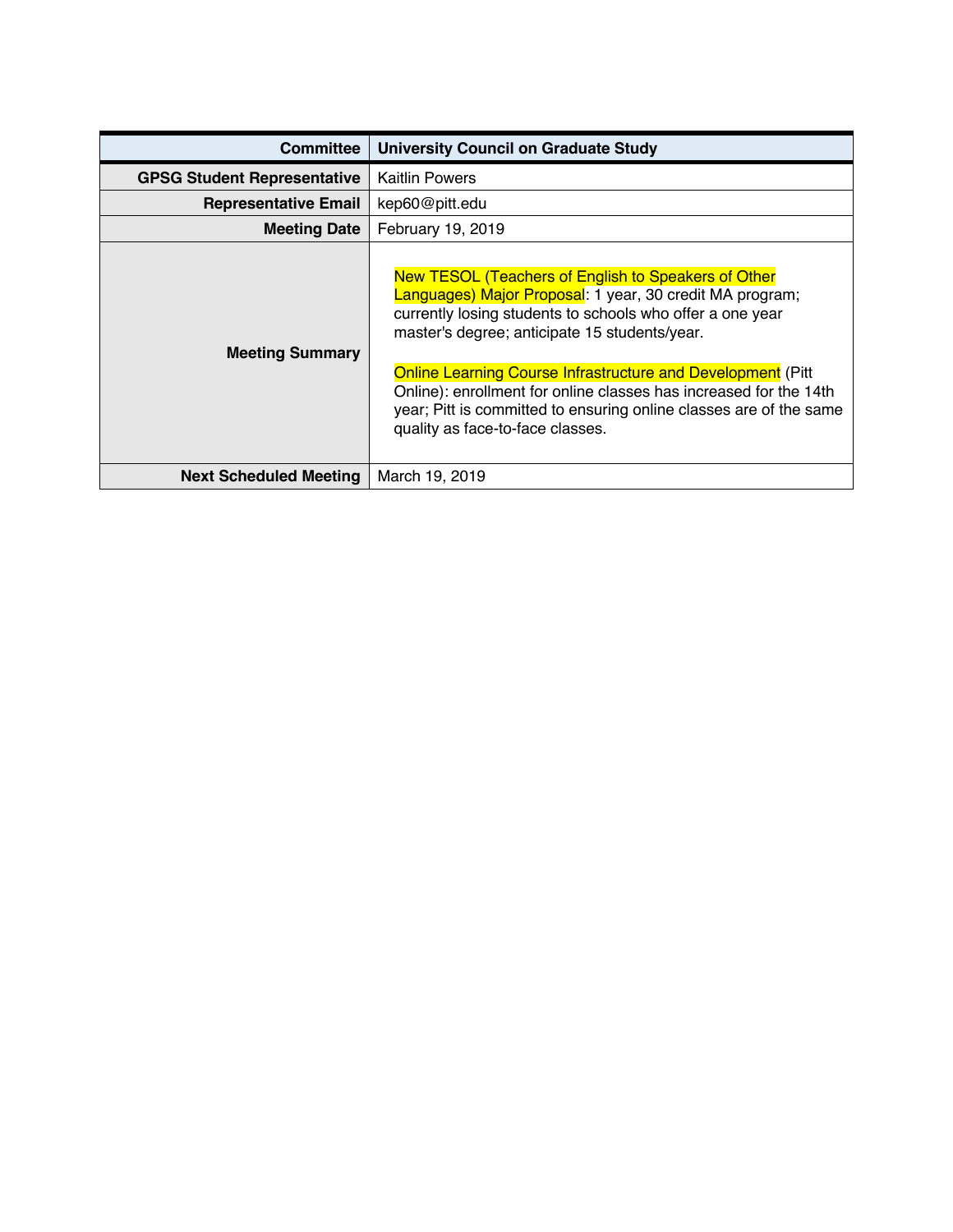| <b>GPSG Student Representative</b><br>Jacob Alfredo Garcia<br><b>Representative Email</b><br>AML185@pitt.edu<br><b>Meeting Date</b><br>jag292@pitt.edu<br>1. Statistics<br>a. Tier 1 - 164 - Year to Date<br>b. Marijuana Violations - 43 - Year to Date<br>2. Collegiate Recovery Program<br>a. Pizza & Panthers<br>b. $7$ Students $+1$<br>c. Weekly meetings 6 to 7<br>d. Recovery and Allies<br>e. Space<br>f. Athletics Support - "Panther Socials"<br>3. Outreach<br>a. Safer Spring Break<br>b. Tabling - Travel and safety<br>4. PatherTrac Update<br>5. EverFi Prevention Training Modules<br><b>Meeting Summary</b><br>a. Campus Clarity was bought by EverFi<br>b. \$50,000 a year for a site license<br>c. Alc/Sub Abuse<br>d. Sexual Harassment/Assault modules<br>6. Tobacco-Free Campus Initiative<br>a. Increase use e-cigarettes - "heat not burn"<br>7. Greeks Update<br>a. Two additional Greek orgs pending suspension<br>b. Two sororities<br>c. Greek life on the decline (?)<br>8. Community Update<br>a. Boost attendance for the block parties<br>b. Opposition to Pitt buying property<br>9. Campus Climate Survey<br>a. AAU Sponsored Survey; Next week<br>10. GSA Recruitment | <b>Committee</b> | Alcohol, Tobacco, and Other Drugs (ATOD) Task Force |
|-----------------------------------------------------------------------------------------------------------------------------------------------------------------------------------------------------------------------------------------------------------------------------------------------------------------------------------------------------------------------------------------------------------------------------------------------------------------------------------------------------------------------------------------------------------------------------------------------------------------------------------------------------------------------------------------------------------------------------------------------------------------------------------------------------------------------------------------------------------------------------------------------------------------------------------------------------------------------------------------------------------------------------------------------------------------------------------------------------------------------------------------------------------------------------------------------------------|------------------|-----------------------------------------------------|
|                                                                                                                                                                                                                                                                                                                                                                                                                                                                                                                                                                                                                                                                                                                                                                                                                                                                                                                                                                                                                                                                                                                                                                                                           |                  |                                                     |
|                                                                                                                                                                                                                                                                                                                                                                                                                                                                                                                                                                                                                                                                                                                                                                                                                                                                                                                                                                                                                                                                                                                                                                                                           |                  |                                                     |
|                                                                                                                                                                                                                                                                                                                                                                                                                                                                                                                                                                                                                                                                                                                                                                                                                                                                                                                                                                                                                                                                                                                                                                                                           |                  |                                                     |
| <b>Next Scheduled Meeting</b><br>March 8, 2018                                                                                                                                                                                                                                                                                                                                                                                                                                                                                                                                                                                                                                                                                                                                                                                                                                                                                                                                                                                                                                                                                                                                                            |                  |                                                     |